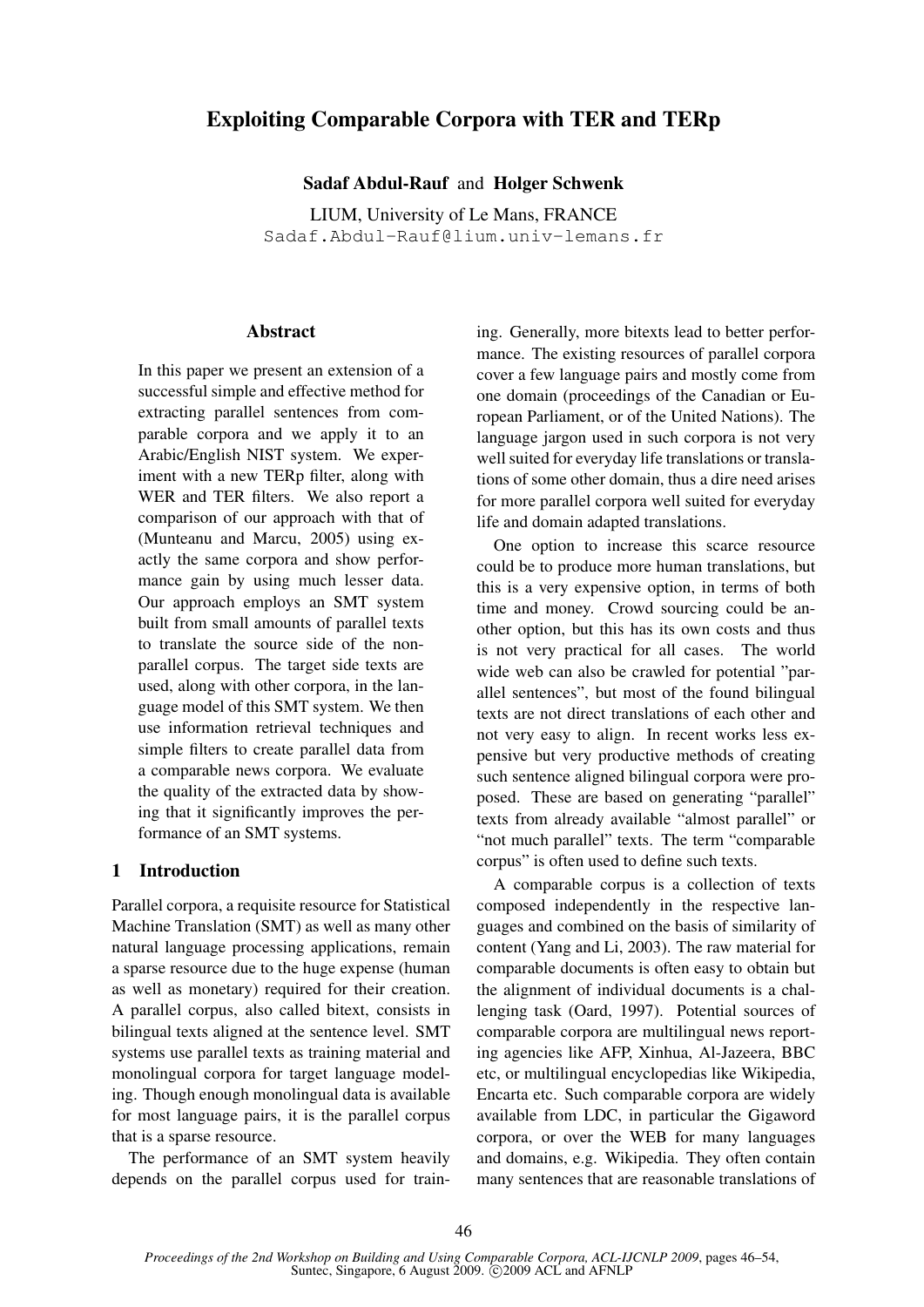each other. Reliable identification of these pairs would enable the automatic creation of large and diverse parallel corpora.

The ease of availability of these comparable corpora and the potential for parallel corpus as well as dictionary creation has sparked an interest in trying to make maximum use of these comparable resources, some of these works include dictionary learning and identifying word translations (Rapp, 1995), named entity recognition (Sproat et al., 2006), word sense disambiguation (Kaji, 2003), improving SMT performance using extracted parallel sentences (Munteanu and Marcu, 2005), (Rauf and Schwenk, 2009). There has been considerable amount of work on bilingual comparable corpora to learn word translations as well as discovering parallel sentences. Yang and Lee (2003) use an approach based on dynamic programming to identify potential parallel sentences in title pairs. Longest common sub sequence, edit operations and match-based score functions are subsequently used to determine confidence scores. Resnik and Smith (2003) propose their STRAND web-mining based system and show that their approach is able to find large numbers of similar document pairs.

Works aimed at discovering parallel sentences include (Utiyama and Isahara, 2003), who use cross-language information retrieval techniques and dynamic programming to extract sentences from an English-Japanese comparable corpus. They identify similar article pairs, and then, treating these pairs as parallel texts, align their sentences on a sentence pair similarity score and use DP to find the least-cost alignment over the document pair. Fung and Cheung (2004) approach the problem by using a cosine similarity measure to match foreign and English documents. They work on "very non-parallel corpora". They then generate all possible sentence pairs and select the best ones based on a threshold on cosine similarity scores. Using the extracted sentences they learn a dictionary and iterate over with more sentence pairs. Recent work by Munteanu and Marcu (2005) uses a bilingual lexicon to translate some of the words of the source sentence. These translations are then used to query the database to find matching translations using information retrieval (IR) techniques. Candidate sentences are determined based on word overlap and the decision whether a sentence pair is parallel or not is per-

formed by a maximum entropy classifier trained on parallel sentences. Bootstrapping is used and the size of the learned bilingual dictionary is increased over iterations to get better results.

Our technique is similar to that of (Munteanu and Marcu, 2005) but we bypass the need of the bilingual dictionary by using proper SMT translations and instead of a maximum entropy classifier we use simple measures like the word error rate (WER) and the translation edit rate (TER) to decide whether sentences are parallel or not. We also report an extension of our work (Rauf and Schwenk, 2009) by experimenting with an additional filter TERp, and building a named entity noun dictionary using the unknown words from the SMT (section 5.2). TERp has been tried encouraged by the outperformance of TER in our previous study on French-English. We have applied our technique on a different language pair Arabic-English, versus French-English that we reported the technique earlier on. Our use of full SMT sentences, gives us an added advantage of being able to detect one of the major errors of these approaches, also identified by (Munteanu and Marcu, 2005), i.e, the cases where the initial sentences are identical but the retrieved sentence has a tail of extra words at sentence end. We discuss this problem as detailed in section 5.1.

We apply our technique to create a parallel corpus for the Arabic/English language pair. We show that we achieve significant improvements in the BLEU score by adding our extracted corpus to the already available human-translated corpora. We also perform a comparison of the data extracted by our approach and that by (Munteanu and Marcu, 2005) and report the results in Section 5.3.

This paper is organized as follows. In the next section we first describe the baseline SMT system trained on human-provided translations only. We then proceed by explaining our parallel sentence selection scheme and the post-processing. Section 5 summarizes our experimental results and the paper concludes with a discussion and perspectives of this work.

# 2 Task Description

In this paper, we consider the translation from Arabic into English, under the same conditions as the official NIST 2008 evaluation. The used bi-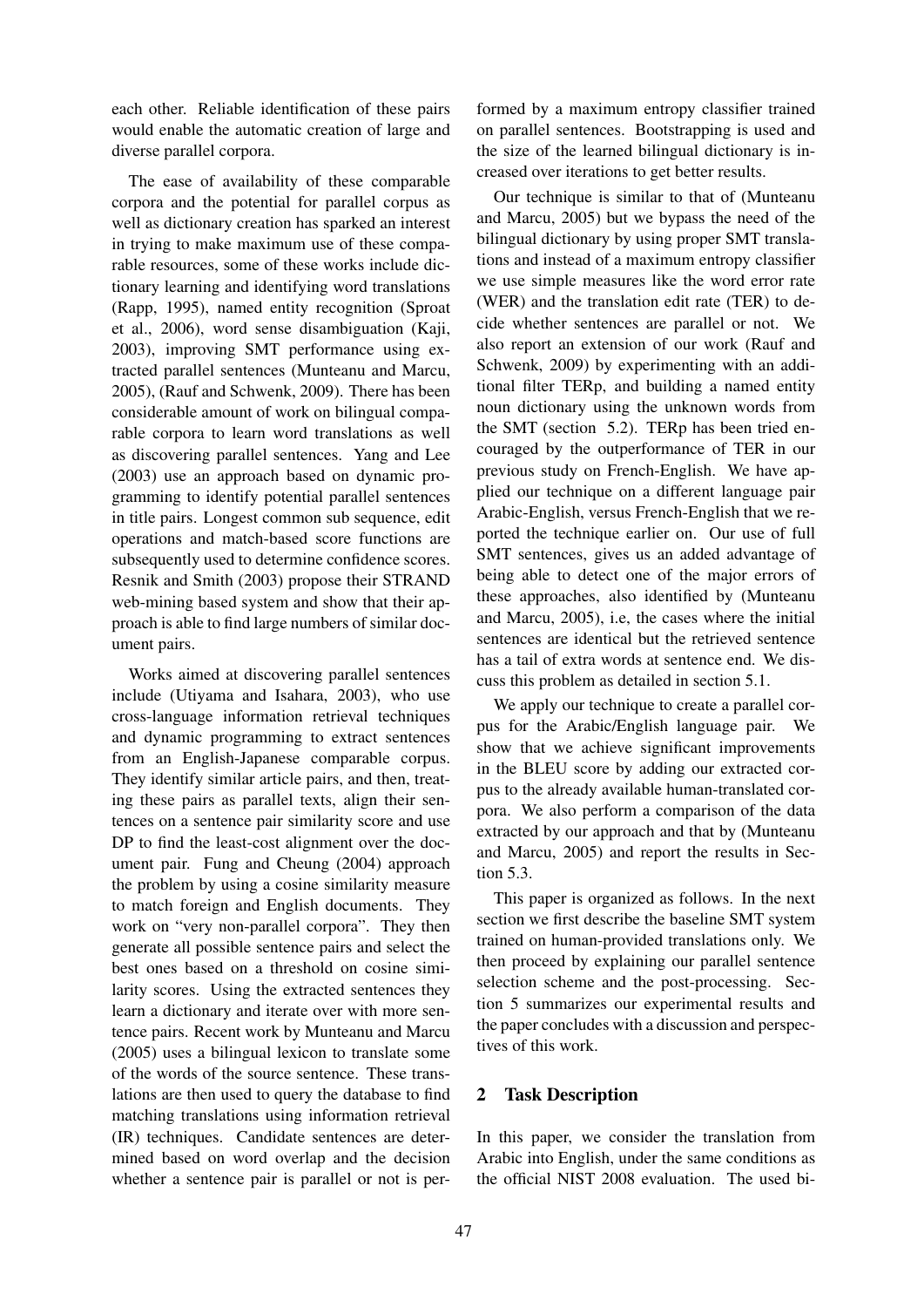texts include various news wire translations<sup>1</sup> as well as some texts from the GALE project.<sup>2</sup> We also added the 2002 to 2005 test data to the parallel training data (using all reference translations). This corresponds to a total of about 8M Arabic words. Our baseline system is trained on these bitexts only.

We use the 2006 NIST test data as development data and the official NIST 2008 test data as internal test set. All case sensitive BLEU scores are calculated with the NIST scoring tool with respect to four reference translations. Both data sets include texts from news wires as well as newsgroups.

LDC provides large collections of monolingual data, namely the LDC Arabic and English Gigaword corpora. There are two text sources that do exist in Arabic and English: the AFP and XIN collection. It is likely that each corpora contains sentences which are translations of the other. We aim to extract those. We have used the XIN corpus for all of our reported results and the collection of the AFP and XIN for comparison with ISI. Table 1 summarizes the characteristics of the corpora used. Note that the English part is much larger than the Arabic one (we found the same to be the case for French-English AFP comparable corpora that we used in our previous study). The number of words are given after tokenization.

| Source | Arabic | English |
|--------|--------|---------|
| AFP    | 138M   | 527M    |
| XIN    | 51M    | 140M    |

Table 1: Characteristics of the available comparable Gigaword corpora for the Arabic-English task (number of words).

## 3 Baseline SMT system

The goal of statistical machine translation (SMT) is to produce a target sentence e from a source sentence f. It is today common practice to use phrases as translation units (Koehn et al., 2003; Och and Ney, 2003) and a log linear framework in order to introduce several models explaining the translation process:

 $e^* = arg max p(e|f)$ 

$$
= \arg \max_{e} \{ exp(\sum_{i} \lambda_{i} h_{i}(\mathbf{e}, \mathbf{f})) \} (1)
$$

The feature functions  $h_i$  are the system models and the  $\lambda_i$  weights are typically optimized to maximize a scoring function on a development set (Och and Ney, 2002). In our system fourteen features functions were used, namely phrase and lexical translation probabilities in both directions, seven features for the lexicalized distortion model, a word and a phrase penalty and a target language model (LM).

The system is based on the Moses SMT toolkit (Koehn et al., 2007) and constructed as follows. First, Giza++ is used to perform word alignments in both directions. Second, phrases and lexical reorderings are extracted using the default settings of the Moses SMT toolkit. The target 4-gram back-off language model is trained on the English part of all bitexts as well as the whole English Gigaword corpus.

### 4 System Architecture

The general architecture of our parallel sentence extraction system is shown in figure 1. Starting from comparable corpora for the two languages, Arabic and English, we first translate Arabic to English using an SMT system as described in the above sections. These translated texts are then used to perform information retrieval from the English corpus, followed by simple metrics like WER, TER or TERp to filter out good sentence pairs and eventually generate a parallel corpus. We show that a parallel corpus obtained using this technique helps considerably to improve an SMT system.

# 4.1 System for Extracting Parallel Sentences from Comparable Corpora

We start by translating the Arabic XIN and AFP texts to English using the SMT systems discussed in section 2. In our experiments we considered only the most recent texts (2001-2006, 1.7M sentences; about 65.M Arabic words for XIN ). For our experiments on effect on SMT quality we use only the XIN corpus. We use the combination of AFP and XIN for comparison of sentences extracted by our approach with that of (Munteanu and Marcu, 2005). These translations are then treated as queries for the IR process. The design of our sentence extraction process is based on the heuristic that considering the corpus at hand, we

<sup>&</sup>lt;sup>1</sup>LDC2003T07, 2004E72, T17, T18, 2005E46 and 2006E25.

<sup>2</sup>LDC2005E83, 2006E24, E34, E85 and E92.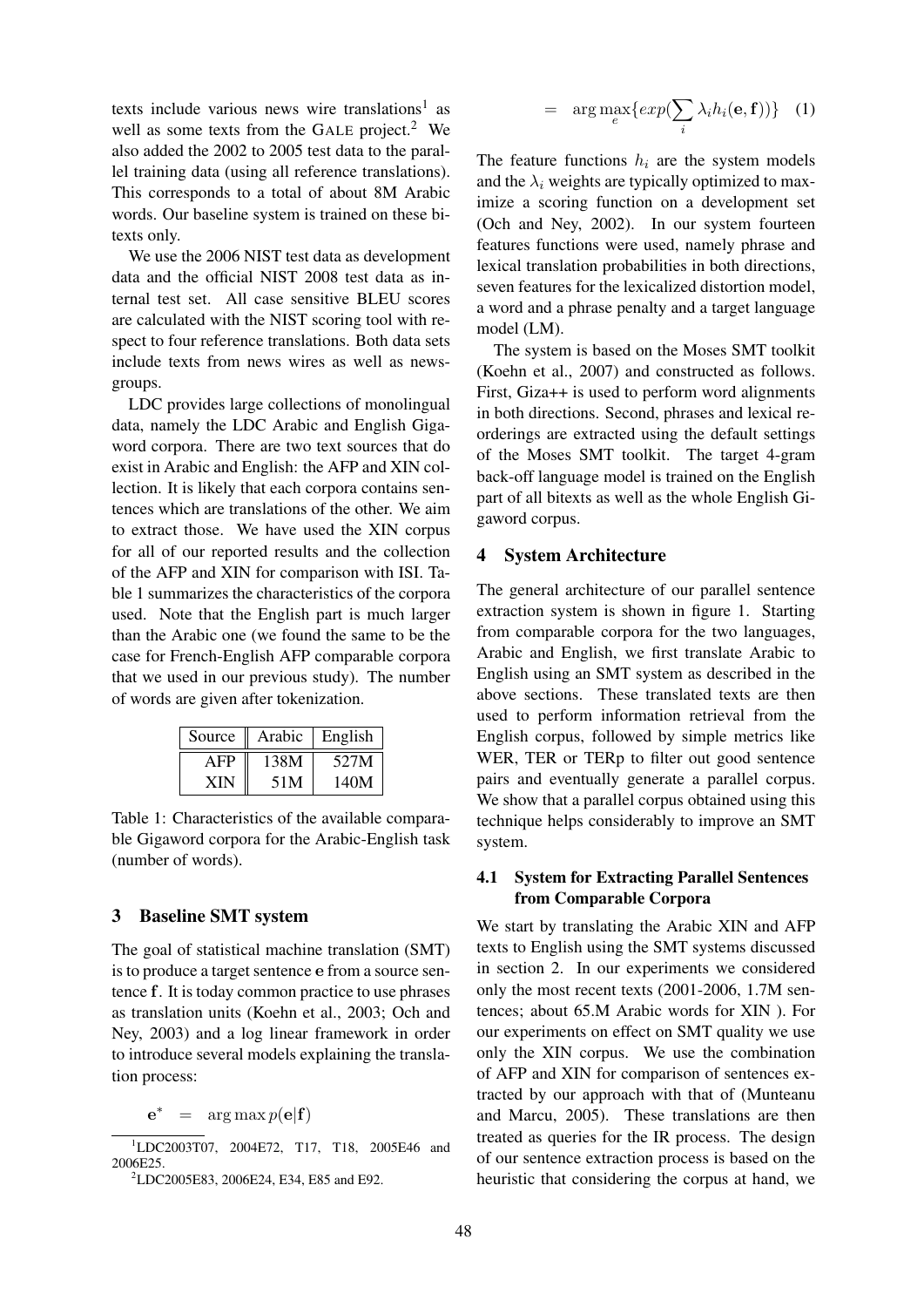

Figure 1: Architecture of the parallel sentence extraction system.

can safely say that a news item reported on day X in the Arabic corpus will be most probably found in the day  $X-5$  and day  $X+5$  time period. We experimented with several window sizes and found the window size of is to be the most accurate in terms of time and the quality of the retrieved sentences. (Munteanu and Marcu, 2005) have also worked with a  $\pm$ 5 day window.

Using the ID and date information for each sentence of both corpora, we first collect all sentences from the SMT translations corresponding to the same day (query sentences) and then the corresponding articles from the English Gigaword corpus (search space for IR). These day-specific files are then used for information retrieval using a robust information retrieval system. The Lemur IR toolkit (Ogilvie and Callan, 2001) was used for sentence extraction.

The information retrieval step is the most time consuming task in the whole system. The time taken depends upon various factors like size of the index to search in, length of the query sentence etc. To give a time estimate, using a  $\pm 5$  day window required 9 seconds per query vs 15 seconds per query when a  $\pm$ 7 day window was used. We placed a limit of approximately 90 words on the queries and the indexed sentences. This choice was motivated by the fact that the word alignment toolkit Giza++ does not process longer sentences.

A Krovetz stemmer was used while building the index as provided by the toolkit. English stop words, i.e. frequently used words, such as "a" or "the", are normally not indexed because they are so common that they are not useful to query on. The stop word list provided by the IR Group of University of  $Glassow<sup>3</sup>$  was used.

The resources required by our system are minimal : translations of one side of the comparable corpus. It has already been demonstrated in (Rauf and Schwenk, 2009) that when using translations as queries, the quality of the initial SMT is not a factor for better sentence retrieval and that an SMT system trained on small amounts of humantranslated data can 'retrieve' potentially good parallel sentences.

#### 4.2 Candidate Sentence Pair Selection

The information retrieval process gives us the potential parallel sentences per query sentence, the decision of their being parallel or not needs to be made about them. At this stage we choose the best scoring sentence as determined by the toolkit and pass the sentence pair through further filters. Gale and Church (1993) based their align program on the fact that longer sentences in one language tend to be translated into longer sentences in the other language, and that shorter sentences tend to be translated into shorter sentences. We initially used the same logic in our selection of the candidate sentence pairs. However our observation was that the filters that we use, WER, TER and TERp implicitly place a penalty when the length differ-

 $3$ http://ir.dcs.qla.ac.uk/resources/ linguistic\_utils/stop\_words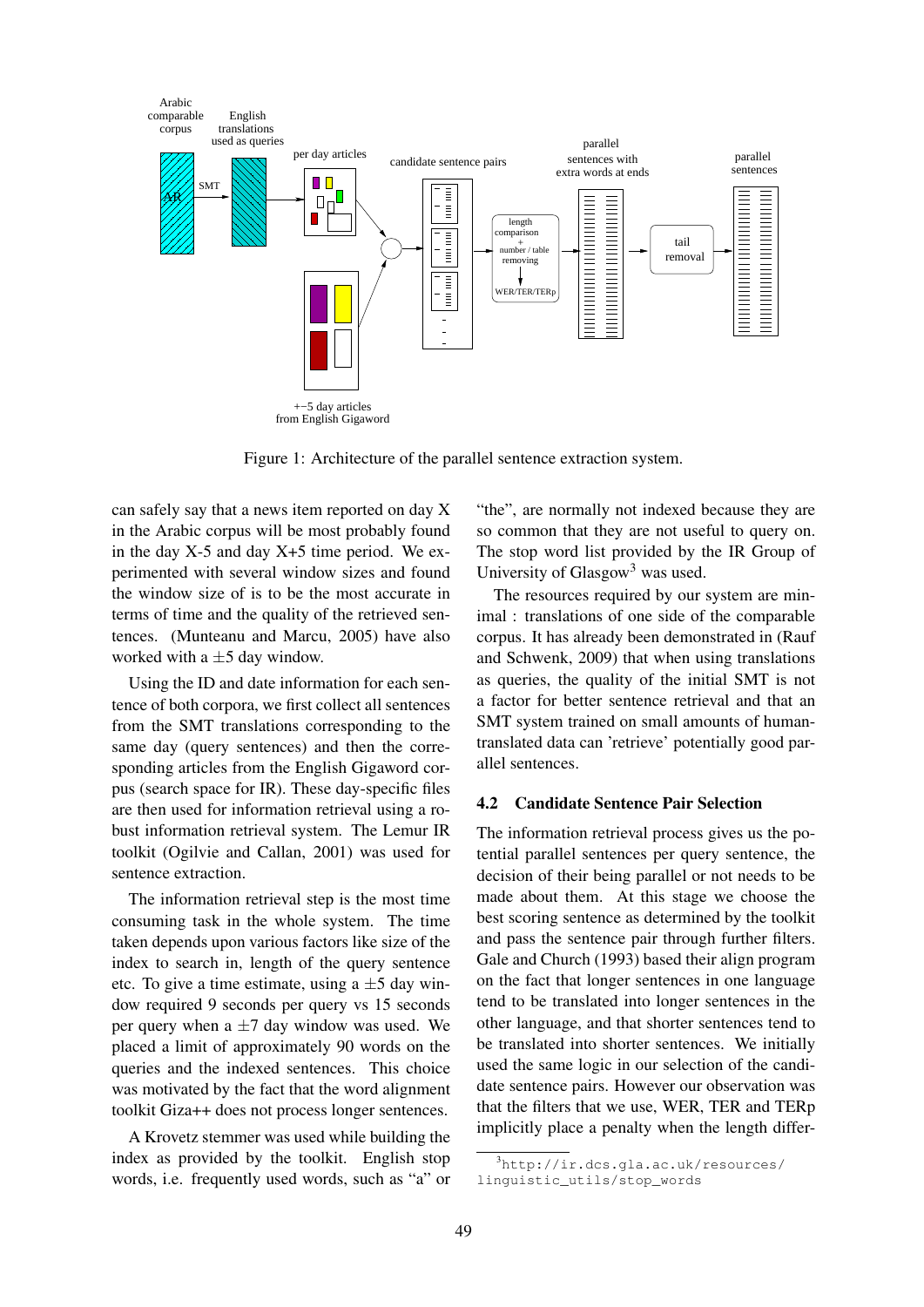ence between two sentences is too large. Thus using this inherent property, we did not apply any explicit sentence length filtering.

The candidate sentences pairs are then judged based on simple filters. Our choice of filters in accordance to the task in consideration were the WER (Levenshtein distance), Translation Edit Rate (TER) and the relatively new Translation Edit Rate plus (TERp). WER measures the number of operations required to transform one sentence into the other (insertions, deletions and substitutions). A zero WER would mean the two sentences are identical, subsequently lower WER sentence pairs would be sharing most of the common words. However two correct translations may differ in the order in which the words appear, something that WER is incapable of taking into account. This shortcoming is addressed by TER which allows block movements of words and thus takes into account the reorderings of words and phrases in translation (Snover et al., 2006). TERp is an extension of Translation Edit Rate and was one of the top performing metrics at the NIST Metric MATR workshop<sup>4</sup>. It had the highest absolute correlation, as measured by the Pearson correlation coefficient, with human judgments in 9 of the 45 test conditions. TERp tries to address the weaknesses of TER through the use of paraphrases, morphological stemming, and synonyms, as well as edit costs that are optimized to correlate better with various types of human judgments (Snover et al., 2009). The TER filter allows shifts if the two strings (the word sequence in the translated and the IR retrieved sentence) match exactly, however TERp allows shifts if the words being shifted are exactly the same, are synonyms, stems or paraphrases of each other, or any such combination. This allows better sentence comparison by incorporation of sort of linguistic information about words.

### 5 Experimental evaluation

Our main goal was to be able to create an additional parallel corpus to improve machine translation quality, especially for the domains where we have less or no parallel data available. In this section we report the results of adding these extracted parallel sentences to the already available humantranslated parallel sentences.

|                 | #words | <b>BLEU</b>        |                    |
|-----------------|--------|--------------------|--------------------|
| <b>Bitexts</b>  | Arabic | Eval <sub>06</sub> | Eval <sub>08</sub> |
| <b>Baseline</b> | 5.8M   | 42.64              | 39.35              |
| $+WER-10$       | 5.8M   | 42.73              | 39.70              |
| $+WER-40$       | 7.2M   | 43.34              | 40.59              |
| $+WER-60$       | 14.5M  | 43.95              | 41.20              |
| $+WER-70$       | 20.4M  | 43.58              | 41.18              |
| $+TER-30$       | 6.5M   | 43.41              | 40.08              |
| $+TER-50$       | 12.5M  | 43.90              | 41.45              |
| $+TER-60$       | 17.3M  | 44.30              | 41.73              |
| $+TER-75$       | 24.1M  | 43.79              | 41.21              |
| $+TERp-10$      | 5.8M   | 42.69              | 39.80              |
| $+TERp-40$      | 10.2M  | 43.89              | 41.44              |
| $+TERp-60$      | 20.8M  | 43.94              | 41.25              |
| $+TERp-80$      | 27.7M  | 43.90              | 41.58              |

Table 2: Summary of BLEU scores for the best systems selected based on various thresholds of WER, TER and TERp filters

We conducted a range of experiments by adding our extracted corpus to various combinations of already available human-translated parallel corpora. For our experiments on effect on SMT quality we use only the XIN extracted corpus. We experimented with WER, TER and TERp as filters to select the best scoring sentences. Table 2 shows some of the scores obtained based on BLEU scores on the Dev and test data as a function of the size of the added extracted corpus. The name of the bitext indicates the filter threshold used, for example, TER-50 means sentences selected based on TER filter threshold of 50. Generally, sentences selected based on TER filter showed better BLEU scores on NIST06 than their WER and TERp counter parts up to almost 21M words. Also for the same filter threshold TERp selected longer sentences, followed by TER and then WER, this fact is evident from table 2, where for the filter threshold of 60, TERp and TER select 20.8M and 17.3 words respectively, whereas WER selects 14.5M words.

Figure 2 shows the trend obtained in function of the number of words added. These experiments were performed by adding our extracted sentences to only 5.8M words of human-provided translations. Our best results are obtained when 11.5M of our extracted parallel sentences based on TER filter are added to 5.8M of News wire and gale parallel corpora. We gain an improvement of 1.66 BLEU points on NIST06 and 2.38 BLEU points

<sup>4</sup>http://www.itl.nist.gov/iad/mig/ /tests/metricsmatr/2008/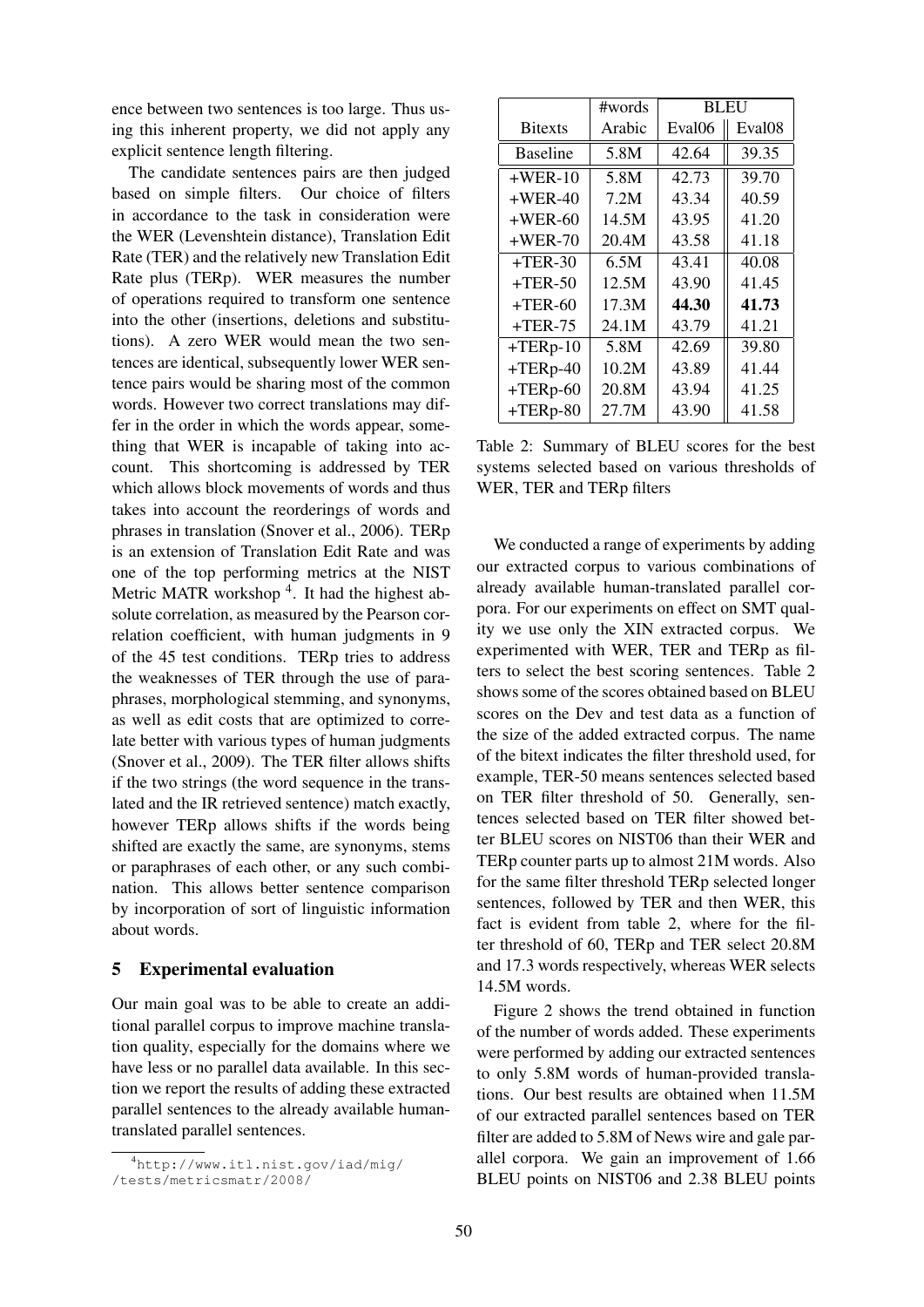

Figure 2: BLEU scores on the NIST06 (Dev, top) and NIST08 (test, bottom) data using an WER,TER or TERp filter as a function of the number of extracted Arabic words added.

on NIST08 (TER-60 in table 2 ).

An interesting thing to notice in figure 2 is that no filter was able to clearly outperform the others, which is contradictory to our experiments with the French-English language pair (Rauf and Schwenk, 2009), where the TER filter clearly outperformed the WER filter. WER is worse than TER but less evident here than for our previous experiments for the French-English language pair. This performance gain by using the TER filter for French-English was our main motivation for trying TERp. We expected TERp to get better results compared to WER and TER, but TER filter seems the better one among the three filters. Note that all conditions in all the experiments were identical. This gives a strong hint of language pair dependency, making the decision of suitability of a particular filter dependent on the language pair in consideration.

#### 5.1 Sentence tail removal

Two main classes of errors are known when extracting parallel sentences from comparable corpora: firstly, cases where the two sentences share many common words but actually convey different meaning, and secondly, cases where the two sentences are (exactly) parallel except at sentence ends where one sentence has more information than the other. This second case of errors can be detected using WER as we have the advantage of having both the sentences in English. We detected the extra insertions at the end of the IR result sentence and removed them. Some examples of such sentences along with tails detected and removed are shown in figure 3. Since this gives significant improvement in the SMT scores we used it for all our extracted sentences (Rauf and Schwenk, 2009). However, similar to our observations in the last section, the tails were much shorter as compared to our previous experiments with French-English, also most of the tails in this Arabic-English data were of type as shown in last line figure 3. This is a factor dependent on reporting agency and its scheme for reporting, i.e, whether it reports an event independently in each language or uses the translation from one language to the other .

## 5.2 Dictionary Creation

In our translations, we keep the unknown words as they are, i.e. in Arabic (normally a flag is used so that Moses skips them). This enables us to build a dictionary. Consider the case with translation with one unknown word in Arabic, if all the other words around align well with the English sentence that we found with IR, we could conclude the translation of the unknown Arabic word, see figure 3 line 5. We were able to make a dictionary using this scheme which was comprised mostly of proper nouns often not found in Arabic-English dictionaries. Our proper noun dictionary comprises of about 244K words, some sample words are shown in figure 4. Adding the proper nouns found by this technique to the initial SMT system should help improve translations for new sentences, as these words were before unknown to the system. However, the impact of addition of these words on translation quality is to be evaluated at the moment.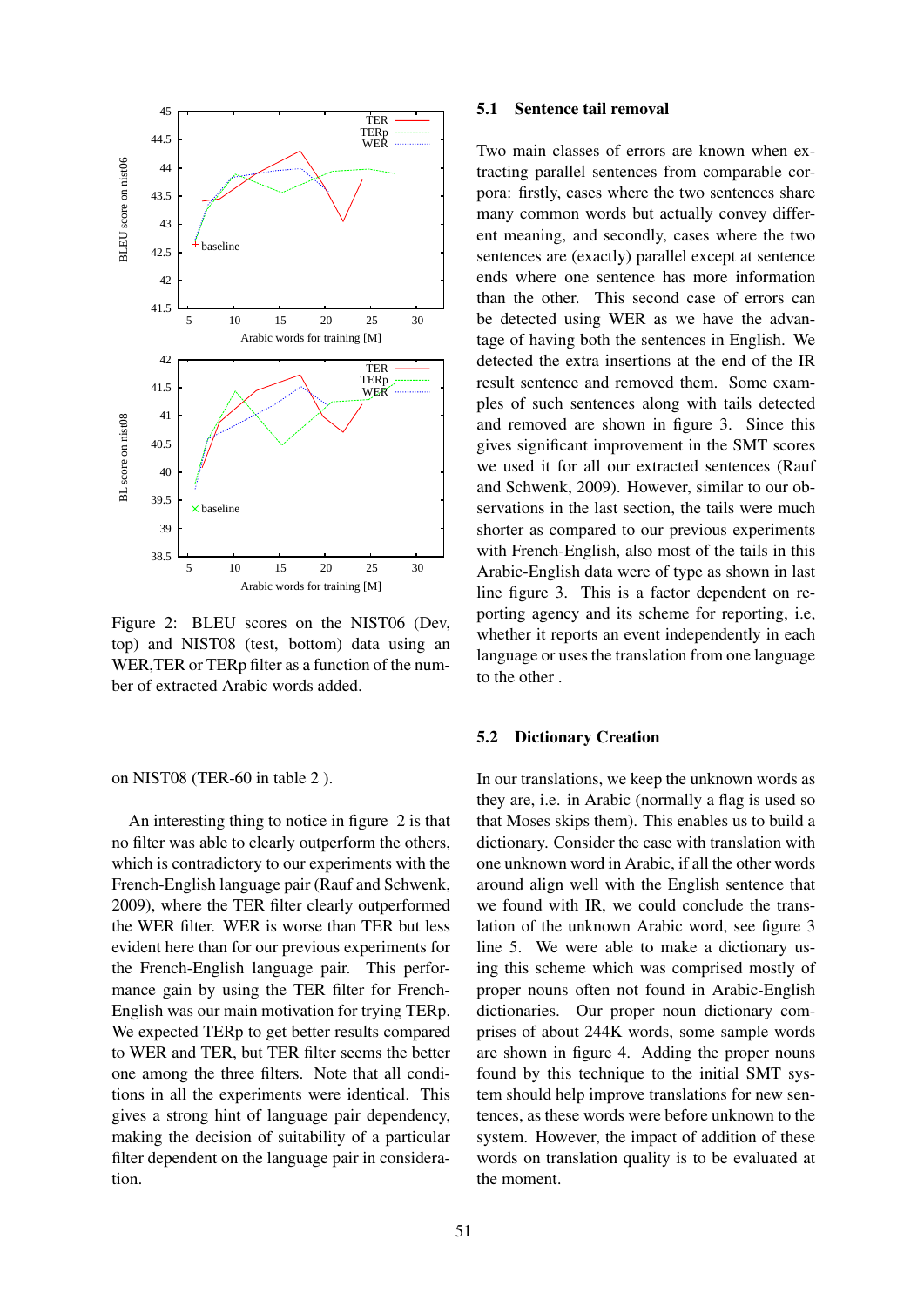بدا الاف الموظفين في فرز الاصوات التي تم تسجيلها في عشرات الاف الماكينات الالك ترونية في 855 بلدة :Arabic . ومدينة عبر البلاد في الساعة الثامنة صباحا

Query: *Thousands of officials began counting the votes registered in tens of thousands of electronic machines in 855 towns and cities across the country at 8 a.m.*

Result: *Thousands of officials began counting the votes registered in tens of thousands of electronic machines in 855 towns and cities across the country at 8 a.m. thursday.*

. كان ويكرمسنغ يشير بذلك الى الجمود الحالي بين حكومته ومتمردى جبهة نمور تحرير ايلام التاميلية :Arabic

Query: 5*was referring to the current stalemate between his government and the Liberation Tigers of Tamil Eelam .*

Result: *Wickremesinghe was referring to the current stalemate between his government and the Liberation Tigers of Tamil Eelam ( LTTE ) REBELS .*

اتخذ بونو هذا الموقف بعد ان طالب بعض المشرعين الحكومة باعادة التفكير في التواجد العسكري الاسباني :Arabic . في افغانستان

Query: *Bono adopted this position after some legislators asked the government to rethink the Spanish military presence in Afghanistan .*

Result: *Bono adopted this attitude after some legislators asked the government to reconsider the Spanish military presence in Afghanistan . ( SPAIN-AFGHANISTAN ) .*

Figure 3: Some examples of an Arabic source sentence, the SMT translation used as query and the potential parallel sentence as determined by information retrieval. Bold parts are the extra tails at the end of the sentences which we automatically removed.

| English word<br>from SMT | Arabic<br>unknown word |
|--------------------------|------------------------|
| PetroChina               | بتروتشاينا             |
| Bolotine                 | بولوتين                |
| Amrozi                   | امروزی                 |
| <b>Bulldozers</b>        | البولدوزورات           |
| Schulte                  | شولتي                  |
| Jiuxuan                  | جيوشيوان               |
| Dijmarescu               | ديجماريسكو             |
| Aliasghar<br>Soltanieh   | اليسجار<br>سلطانيه     |

Figure 4: Examples of some words found by our dictionary building technique.

#### 5.3 Comparison with previous work

LDC provides extracted parallel texts extracted with the algorithm published by (Munteanu and Marcu, 2005). This corpus contains 1.1M sentence pairs (about 35M words) which were automatically extracted and aligned from the monolingual Arabic and English Gigaword corpora, a confidence score being provided for each sentence pair. We also applied our approach on data provided by LDC, but on a different subset. Since we had used the recent data sets our corpora were till year 2006, whereas ISI's data were till year 2004. We filtered our data according to the time interval of their data (date information was provided for each sentence pair) and used them to compare the two data sets. Both AFP and XIN were used in these comparison experiments since the available ISI's data was comprised of these two collections.

To perform the comparison, we have, firstly, the ISI parallel sentences and secondly the parallel sentences extracted by using our approach using the same time frame and comparable corpora as ISI. We used our sentences as filtered by the TER filter and added them to the already available 5.8M of human-translated (as done in previous experiments). The result is shown graphically in figure 5. Adding the ISI parallel data to the 5.8M baseline parallel corpus (total 27.5M words) yielded a BLEU score of 43.59 on NIST06 Dev set and 41.84 BLEU points on NIST08 test set. Whereas we were able to achieve a BLEU score of 43.88 on NIST06 Dev and 41.35 on NIST08 test set (using a total of 16.1M words), which amounts to an increase of 0.29 BLEU points on the NIST06 Dev set. Note that this gain is achieved by using a total of only 10.3M of our extracted words as compared to 21.7M of ISI corpus to get their best result. However we were not able to improve as much on the NIST08 test corpus.

The trend in BLEU score in figure 5 clearly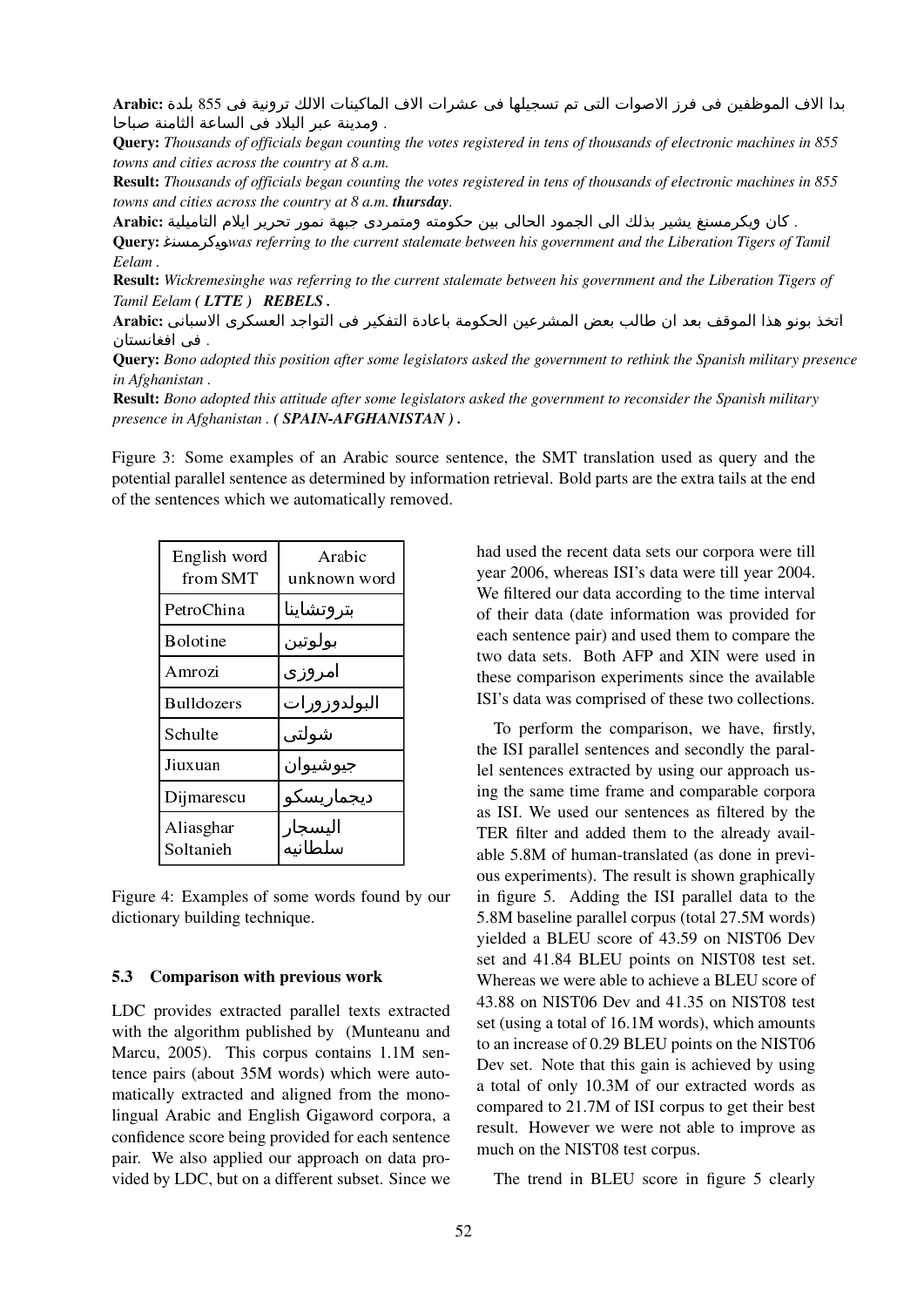

Figure 5: BLEU scores on the NIST06 and NIST08 data using the ISI parallel corpus and our comparative extracted bitexts in function of number of extracted Arabic words added.

shows that our sentence selection scheme selects good sentences, and is capable of achieving the same scores but with much less sentences. This is because in the scheme of ISI, the confidence scores provided are based on the IR and maximum entropy classifier scoring scheme, whereas our filters score the sentences based on linguistic sentence similarity, allowing us to retrieve the good sentence pairs from the bad ones. Once information retrieval is done, which is the most time consuming task in both the techniques, our approach is better able to sort out the good IR extracted sentences as is evident from the results obtained. Moreover our scheme does not require any complex operations, just simple filters which are well adapted to the problem at hand.

# 6 Conclusion and discussion

Sentence-aligned bilingual texts are a crucial resource to build SMT systems. For some language pairs bilingual corpora just do not exist, the existing corpora are too small to build a good SMT system or they are not of the same genre or domain. This need for parallel corpora, has made the researchers employ new techniques and methods in an attempt to reduce the dire need of this crucial resource of the SMT systems. Our study also contributes in this regard by employing an SMT itself and information retrieval techniques to produce additional parallel corpora from easily available comparable corpora.

We use translations of the source language comparable corpus to find the corresponding parallel sentences from the target language comparable corpus. We only used a limited amount of human-provided bilingual resources. Starting with small amounts of sentence aligned bilingual data large amounts of monolingual data are translated. These translations are then employed to find the corresponding matching sentences in the target side corpus, using information retrieval methods. Simple filters are used to determine whether the retrieved sentences are parallel or not. By adding these retrieved parallel sentences to already available human translated parallel corpora we were able to improve the BLEU score on the test set(NIST08) by 2.38 points for the Arabic-English language pair.

Contrary to the previous approaches as in (Munteanu and Marcu, 2005) which used small amounts of in-domain parallel corpus as an initial resource, our system exploits the target language side of the comparable corpus to attain the same goal, thus the comparable corpus itself helps to better extract possible parallel sentences. We have also presented a comparison with their approach and found our bitexts to achieve nice improvements using much less words. The LDC comparable corpora were used in this paper, but the same approach can be extended to extract parallel sentences from huge amounts of corpora available on the web by identifying comparable articles using techniques such as (Yang and Li, 2003) and (Resnik and Y, 2003).We have successfully applied our approach to French-English and Arabic-English language pairs. As this study strongly hinted towards language pair dependancy on the choice of the filter to use to select better sentences, we intend to investigate this trend in detail.